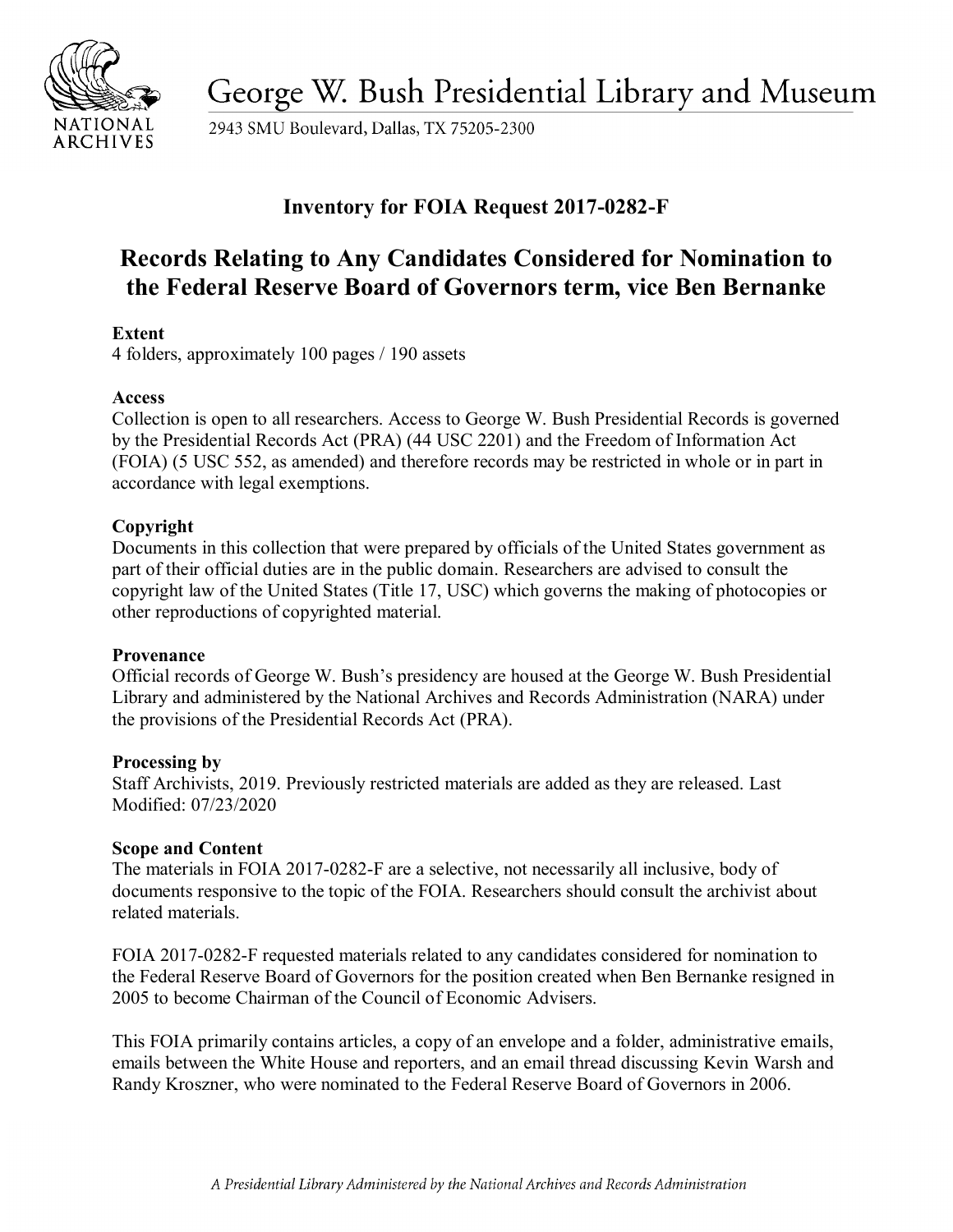#### **System of Arrangement**

 of the FOIA. Researchers should consult an archivist about related materials. The materials in FOIA 2017-0282-F are a systematic body of documents responsive to the topic

 Documents responsive to this FOIA were found in these collection areas – White House Office of Records Management (WHORM) Subject Files, Staff Member Office Files, and George W. Bush Presidential Electronic Records.

WHORM Subject Files are processed at the document level.

 comprised of a series of documents assigned a letter/number combination and filed in a subject The WHORM Subject File compiled by the White House Office of Records Management is category. A complete listing of the subject categories including a detailed description of each category is available in our research room and on our website at <www.georgewbushlibrary.smu.edu>.

 Staff Member Office Files are maintained at the folder level by staff members within their individual offices and document all levels of administration activity.

 selected and removed from a folder for processing. While this method maintains folder integrity, it frequently results in the incidental processing of documents that are not wholly responsive to Staff Member Office Files are processed at the folder level, that is, individual documents are not the subject area.

 contains electronic records created or received by President George W. Bush. These records are The Executive Office of the President (EOP) instance of the Electronic Records Archive (ERA) stored in Search and Access Sets (SAS) that represent their originating computer program, such as Exchange Email or the Worker and Visitor Entry System (WAVES). In addition to records captured from the White House's electronic systems, EOP-ERA also contains records from the home and shared drives used by White House staff.

#### **Related Collections and FOIA Requests**: 2017-0281-F

The following is a list of electronic search results lists (SRLs) and folders processed in response to FOIA 2017-0282-F:

#### *George W. Bush Electronic Records*

Exchange contains 189 assets.

RNC contains 1 asset.

#### *George W. Bush Textual Records*

**Box 1** 

**Records Management, White House Office of**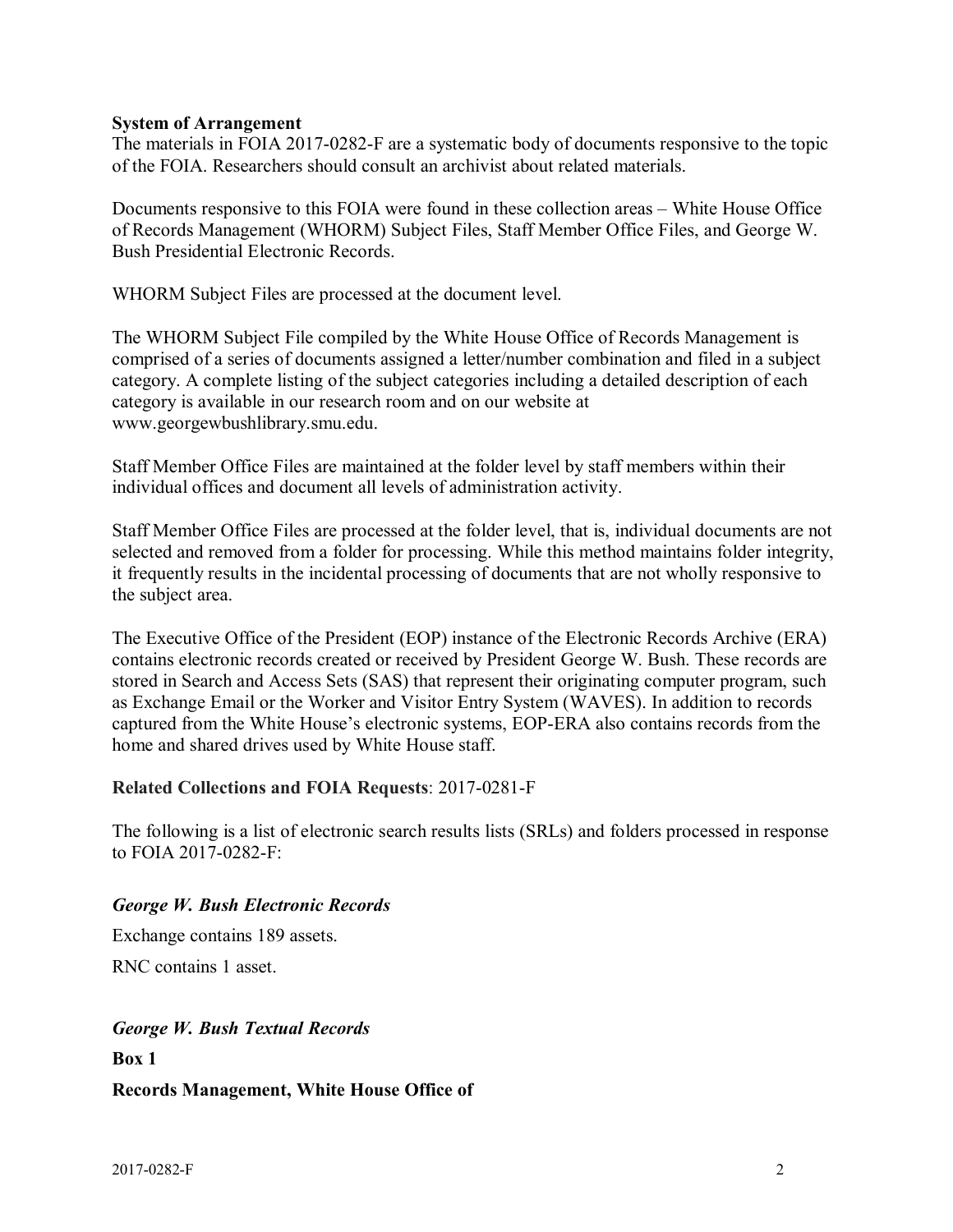Subject Files - FG006-27 (Office of Senior Advisor - Karl Rove)

672552

# **Staff Member Office Files**

Presidential Personnel, White House Office of

Clark, David

Federal Reserve System Board of Governors: Economists [Folder 1]

Federal Reserve System Board of Governors: Economists [Folder 2]

Federal Reserve System Board of Governors: Federal Reserve